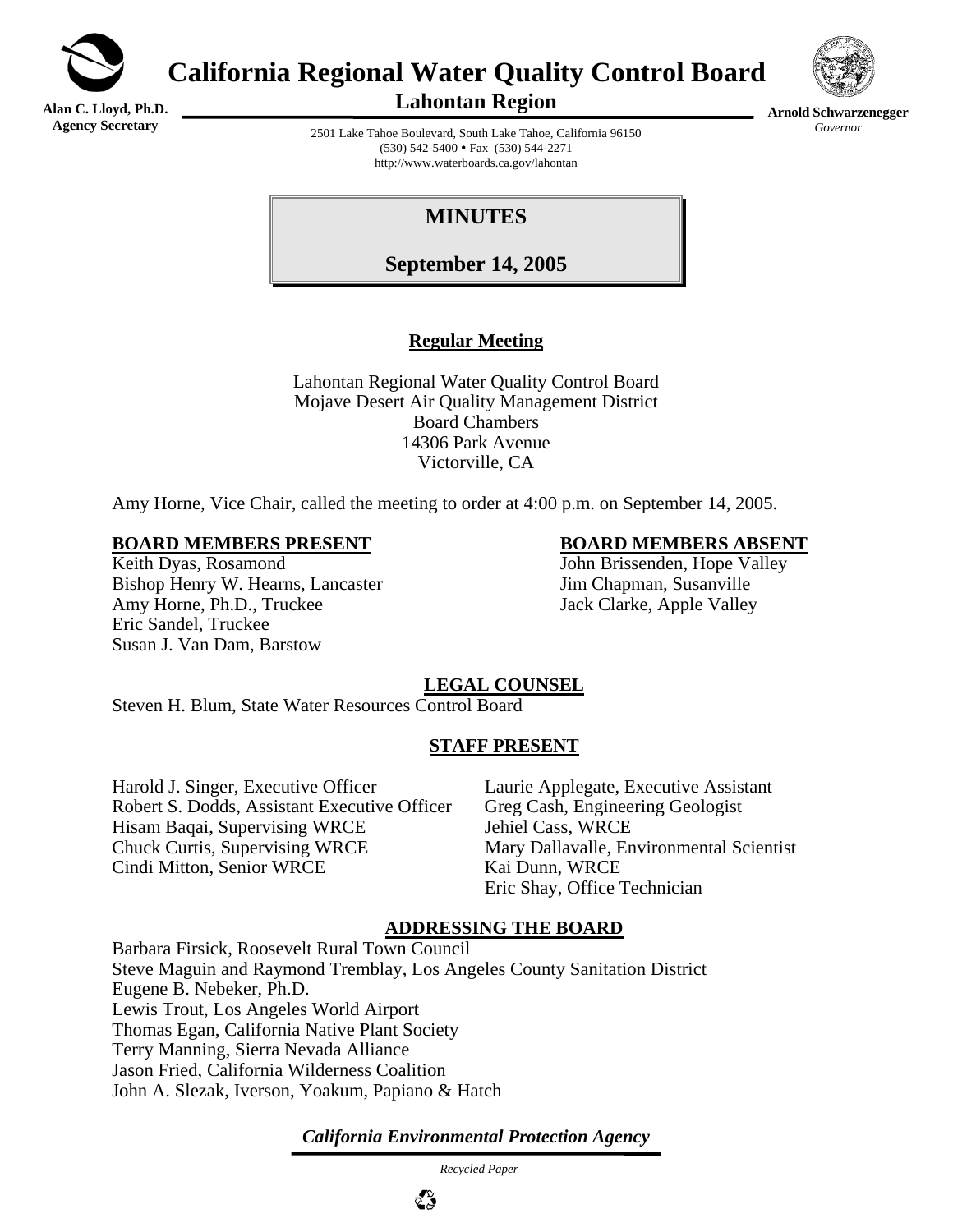## **OTHER BUSINESS**

#### 1. **Executive Officer's Report**

Mr. Singer discussed Items 2 through 11 and Items 14 and 15 of the August/September 2005 written report and answered questions from the Board.

Mr. Singer acknowledged the dedication and work of Chris Stetler, Program Manager for Leviathan Mine, over the years. Mr. Singer noted Mr. Stetler recently left the Regional Board for other employment.

Mr. Singer noted the Department of Fish and Game's Silver King Creek rotenone project would not be proceeding this year.

Mr. Singer discussed a concern raised by Mr. Brissenden at a previous Board meeting regarding an agreement between Alpine County and the Department of Fish and Game related to the Silver King Creek rotenone project. Among other things, the Department of Fish and Game agreed to consider unlocking a gate that would increase motor vehicle access to Bagley Valley if Alpine County would withdraw its objection to the rotenone project. Mr. Singer noted Bagley Valley is under the control of the U.S. Forest Service. The U.S. Forest Service completed a restoration project in Bagley Valley a number of years ago and Regional Board staff is concerned that increased vehicle access to the sensitive area could damage recovery and mitigation efforts. Regional Board staff has contacted the U.S. Forest Service regarding these concerns. Mr. Singer will provide an update at the October meeting.

Mr. Singer gave an update regarding proposed development in Martis Valley and staff's efforts to work with Placer County to establish an area-wide monitoring program. Mr. Singer discussed alternatives available to staff to ensure adequate monitoring is provided and noted he will give a recommendation to the Board in the near future.

Mr. Singer noted that the State Water Board's new data management system is currently inoperable affecting reports staff provides to the Board on a monthly basis. The old system cannot be reactivated and it is unknown when the new system will be operable. Data has not been lost; however, the ability to generate reports is not in place at the present time.

Chuck Curtis answered a question from Dr. Horne regarding a matter brought to the Board's attention by several Squaw Valley residents at the Board's June 2005 meeting regarding the effect of pumping on the water quality of Squaw Creek.

Dr. Horne asked for the status of an issue raised by Mr. Gary Guenther, a resident of Mammoth Lakes, at the Board's July 2005 meeting related to the impacts on water quality of grazing and commercial pack stations operating on U.S. Forest Service lands. Mr. Singer noted the matter would be assigned to the nonpoint source unit for follow up.

#### *California Environmental Protection Agency*

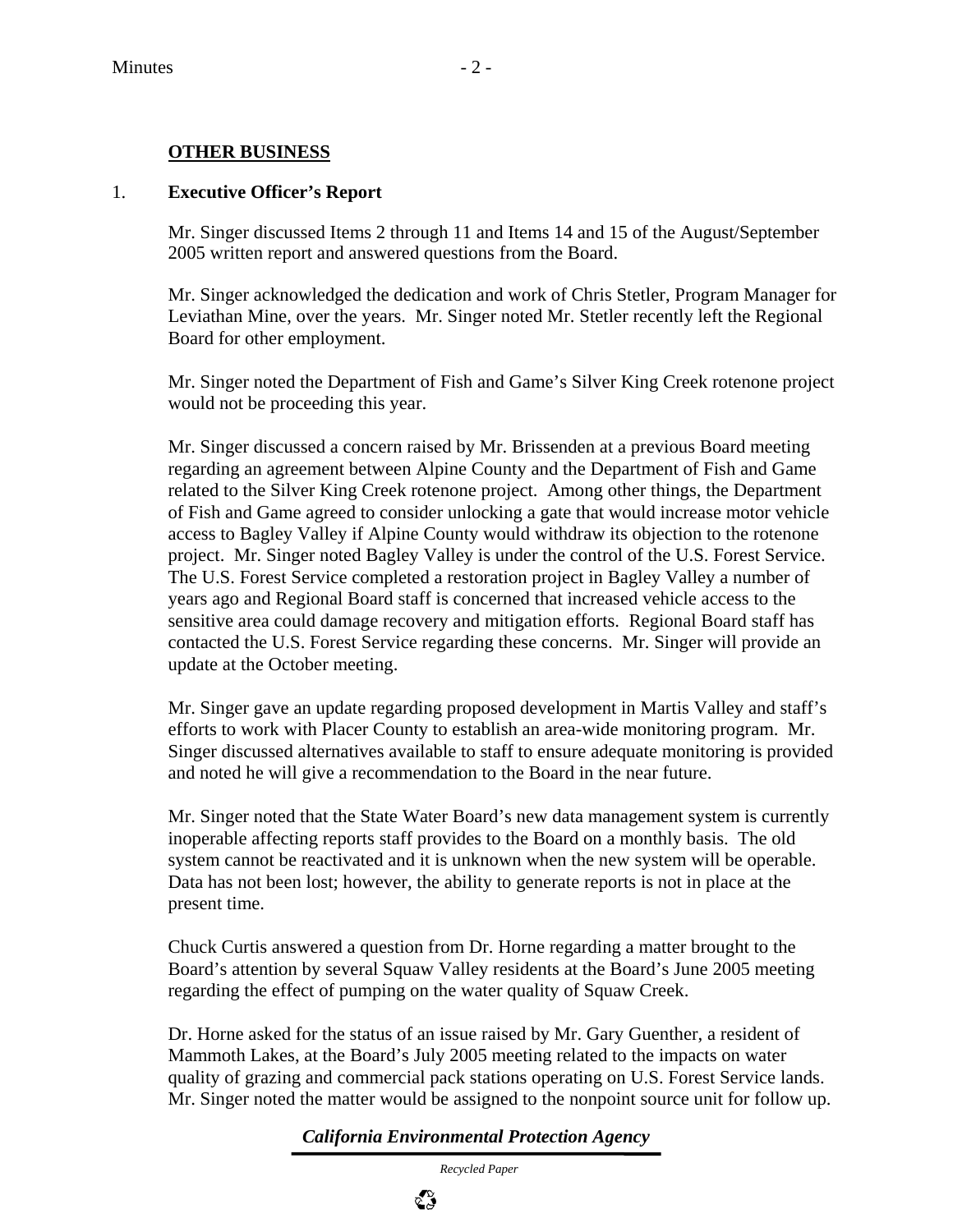The afternoon session of the Board meeting adjourned at 5:10 p.m.

#### **Regular Meeting, Continued 7:12 p.m., September 14, 2005**

Vice Chair Amy Horne called the meeting to order at 7:12 p.m. Board members present: Keith Dyas, Bishop Henry Hearns, Eric Sandel and Susan Van Dam. Board members absent: John Brissenden, Jim Chapman, Jack Clarke.

## 3. **PUBLIC FORUM**

- Thomas Egan, representative of the California Native Plant Society, discussed concerns regarding Bureau of Land Management (BLM) proposals to allow offroad vehicles in fragile desert streams including Surprise Canyon in the Panamint Mountains and Furnace Creek in Death Valley National Park. Mr. Egan handed two pictures to the Board and asked the Board questions regarding the level of coordination and involvement of the Regional Board with BLM.
- Jason Fried, California Wilderness Coalition and Alliance for Responsible Recreation, concurred with Mr. Egan's comments and concerns. Mr. Fried offered to provide a tour of the areas of concern to the Board. He thanked the Board for submitting comments during the scoping and environmental assessment comment period.
- Terry Manning, President of the Board of Directors, Sierra Nevada Alliance, discussed the mission of the Sierra Nevada Alliance and provided a copy of a report entitled "Planning for the Future – A Sierra Nevada Land Use Index".

## **OTHER BUSINESS**

#### 4. **Minutes of the Regular Meeting of July 13 and 14, 2005 in Bishop**

• **Motion:** Moved by Mr. Dyas, seconded by Ms. Van Dam and **unanimously carried** to adopt the July 13 and 14, 2005 minutes as proposed. Abstaining: Mr. Sandel and Bishop Hearns.

#### 5. **ADOPTION OF THE UNCONTESTED CALENDAR**

Items 6 and 7 were considered on the uncontested calendar. Staff submitted a revision to Attachment D of Item 6.

• **Motion:** Moved by Mr. Sandel, seconded by Bishop Hearns and **unanimously carried**  to adopt Items 6 (with revision to Attachment D) and 7 on the uncontested calendar.

*California Environmental Protection Agency*

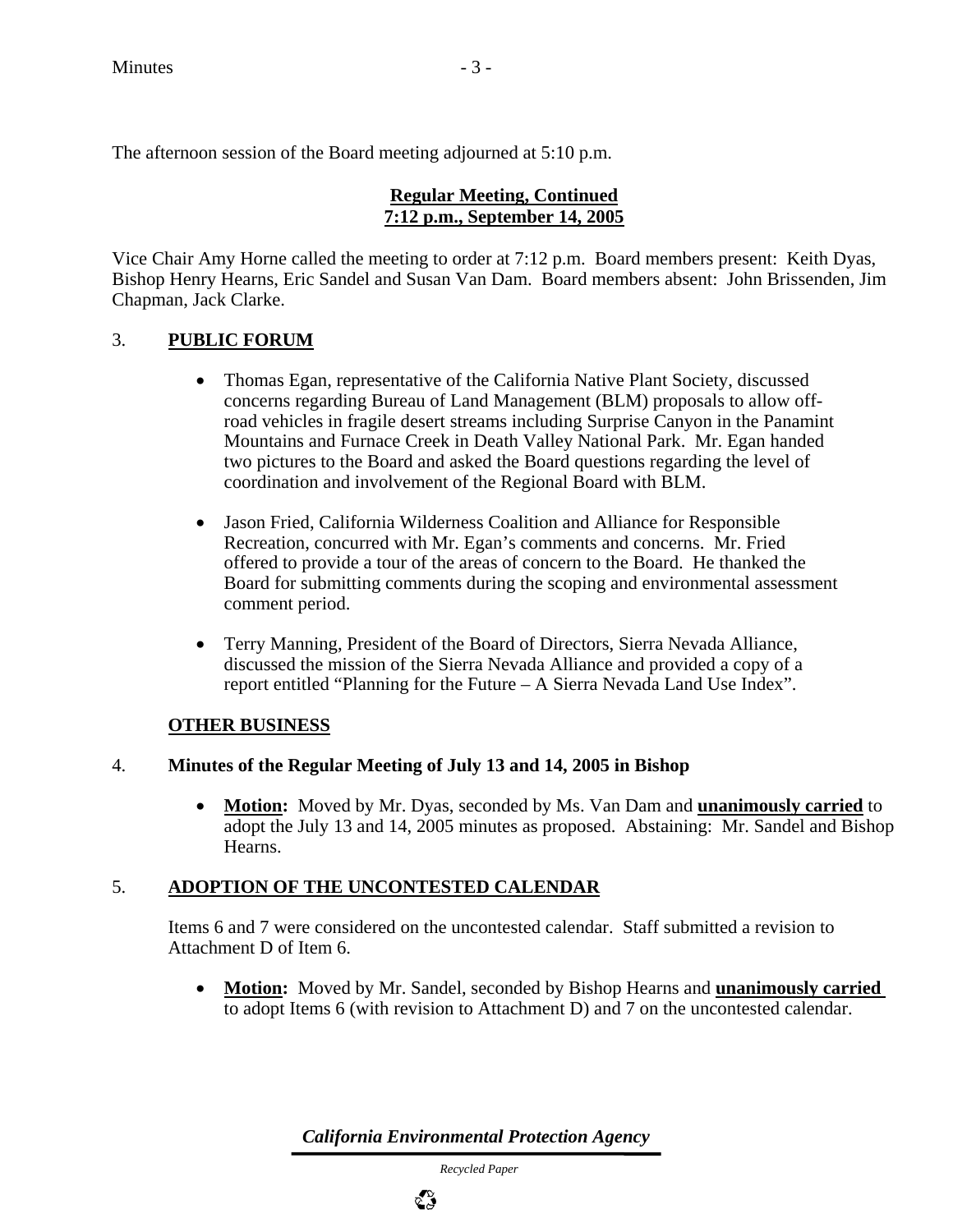#### **OTHER BUSINESS**

8. **Status Report on Compliance of Los Angeles County Sanitation District No. 14, Lancaster Water Reclamation Plant, with Waste Discharge Requirements (R6V-2002-053) and Cease and Desist Order (R6V-2004-038),** Los Angeles County

Mr. Dyas and Bishop Hearns recused themselves from this item.

Vice Chair Horne announced that with the recusal of members Dyas and Hearns, the Board did not have a quorum. Without a quorum of the Board, the meeting adjourned and continued as a workshop for discussion of Item 8.

Kai Dunn gave the staff presentation.

Steven Blum discussed the Board's responsibility with regard to certifying an environmental document for a Master Reclamation Permit.

Mr. Sandel noted pages 4 and 5 were missing from Dr. Nebeker's submittal to the Board entitled "Irrigation of Alfalfa". Mr. Sandel asked staff to provide the missing pages to the Board.

Addressing the Board: Steve Maguin, Los Angeles County Sanitation District; Dr. Eugene B. Nebeker, Nebeker Ranch; and Barbara Firsick, president of Roosevelt Town Council.

The Board took no action on this item.

9. **Status Report on Compliance of Los Angeles County Sanitation District No. 20, Palmdale Water Reclamation Plant, with Waste Discharge Requirements (6-00-57) and Cease and Desist Order (R6V-2004-039) and Both the District and Los Angeles World Airports with Cleanup and Abatement Order (R6V-2003-056),** Los Angeles County

Board members Dyas and Hearns joined the Board and the meeting reconvened. (Mr. Dyas and Bishop Hearns previously recused themselves from Item 8.)

Jehiel Cass gave the staff presentation. Mr. Cass, Mr. Baqai and Mr. Singer answered questions from the Board. Mr. Baqai handed out a memo he wrote to Mr. Singer dated September 9, 2005 summarizing an April 25, 2005 meeting with Jeff Stone of the California Department of Health Services.

Addressing the Board: Steve Maguin, Los Angeles County Sanitation District; Lewis Trout, Los Angeles World Airport (handout/U.S. Terminal Procedures); Dr. Eugene B. Nebeker, Nebeker Ranch; and John Slezak, Iverson, Yoakum, Papiano & Hatch, legal counsel for LAWA.

The Board took no action on this item.

*California Environmental Protection Agency*